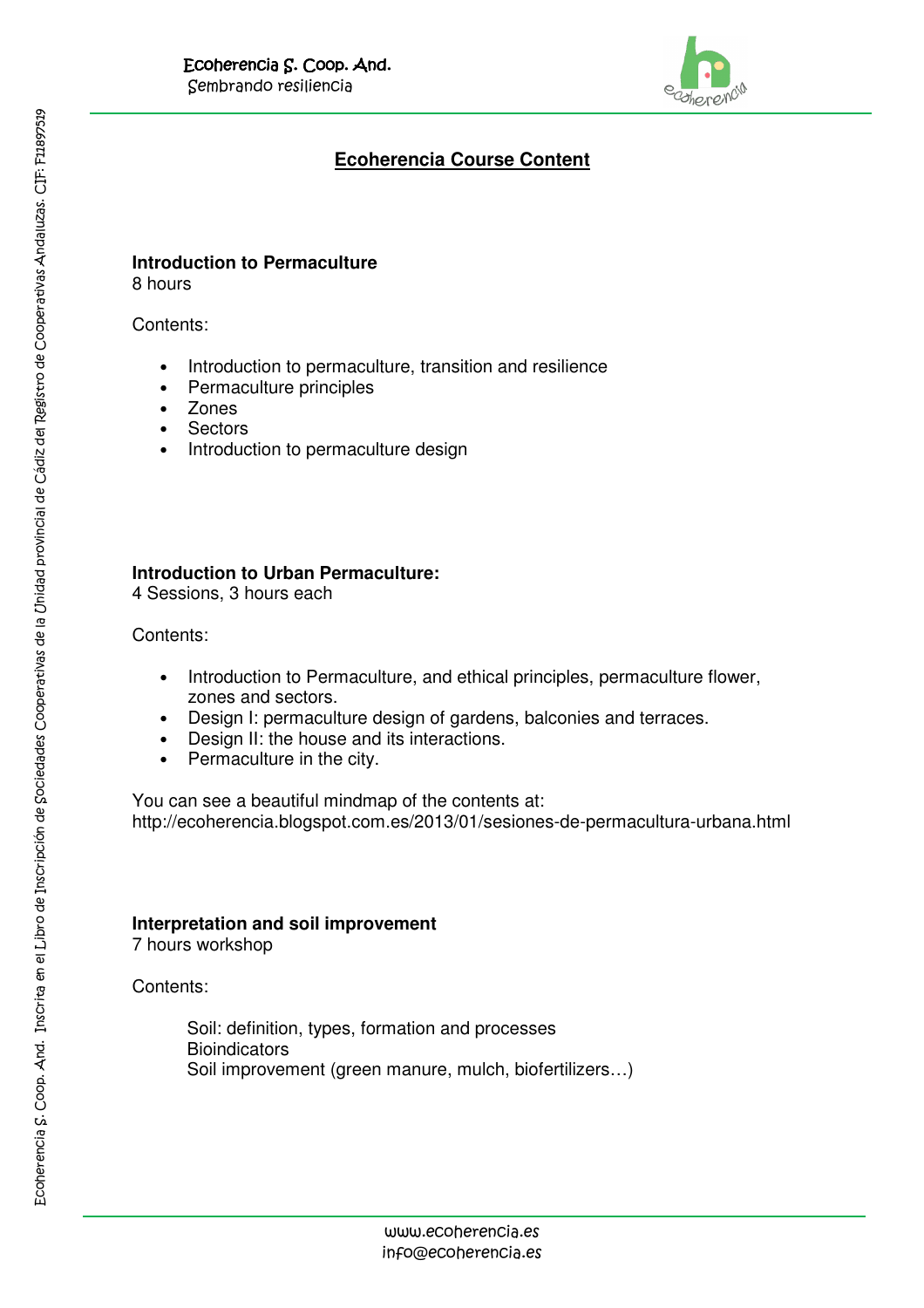

# **Participatory methodologies for implementing permaculture and agroecology projects**

Two weeks, 60 hours

### Contents:

The structure of this course is based on Action Learning process:

#### Introduction:

- Participatory methodologies
- Participatory Action Research (IAP)
- Systems thinking
- Facilitation and group processes
- Action learning

#### Observe:

- Vision
- Dreams workshop
- case study: Transition Towns, Deep Ecology

#### Reflect:

- Mind maps
- Open Space
- World cafe

#### Plan:

- Group synergies
- Group conflict resolution

# Act:

- Participates in creative action
- Projects of IAP

#### Observe:

- The Fishbowl
- Meetings evaluations

You can check an example of the timetable at: http://ecoherencia.blogspot.com.es/2012/08/curso-de-metodologiasparticipativas.html